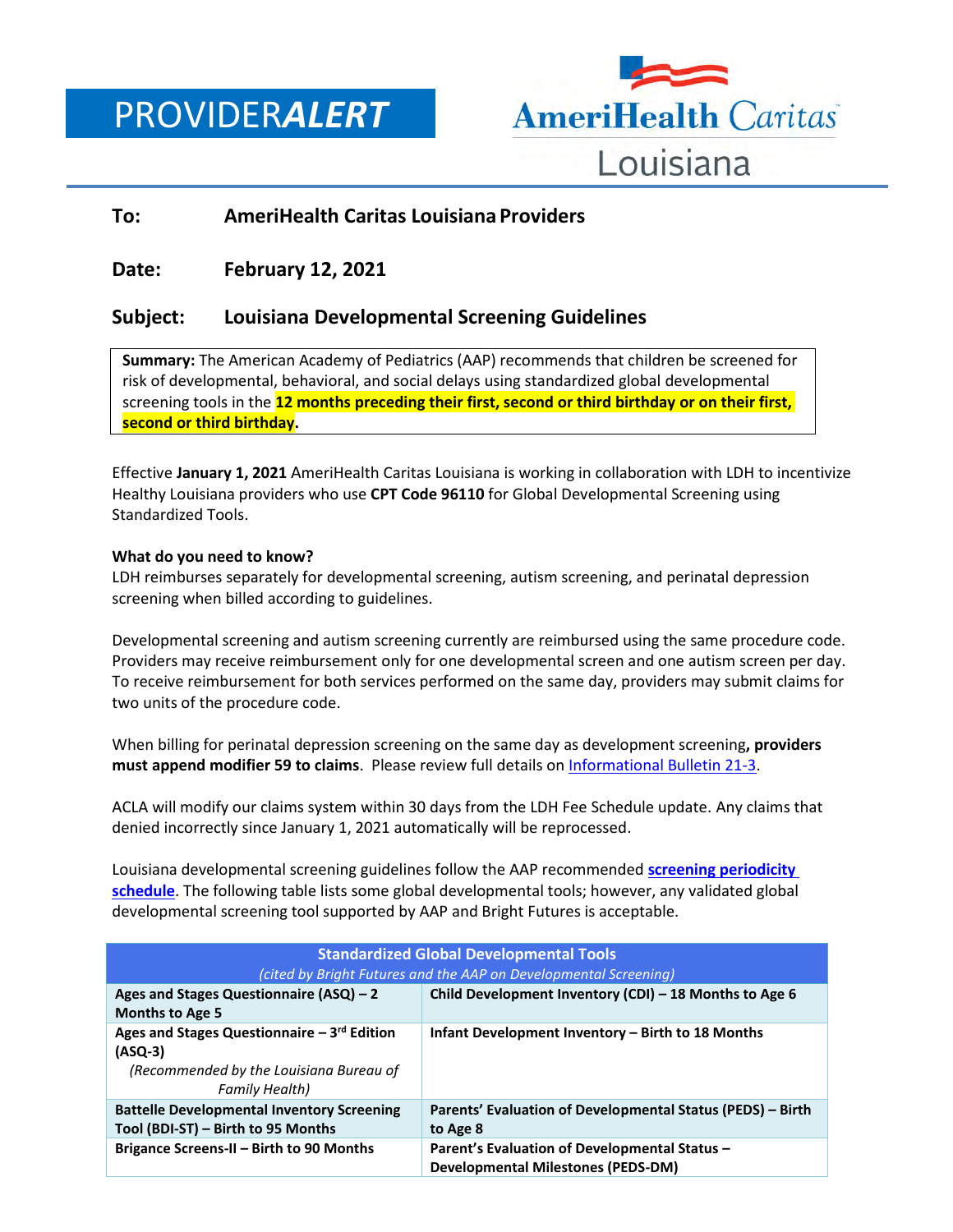|                         | Communication and Symbolic Behavior Scales   Survey of Wellbeing of Young Children (SWYC) |
|-------------------------|-------------------------------------------------------------------------------------------|
| - Developmental Profile |                                                                                           |

#### **Chart Documentation Requirements**

*A note indicating the date of which the test was performed, evidence of a screening result or screening score, and the standardized tool used*

*Standardized tools used to screen for specific disorders (e.g. Modified Checklist for Autism in Toddlers M-CHAT) do not meet the numerator requirement for standardized global developmental screening*

Please use AmeriHealth Caritas Louisiana's **[Provider Search](https://amerihealthcaritasla.healthsparq.com/healthsparq/public/#/one/city=&state=&postalCode=&country=&insurerCode=ACLA_I&brandCode=ACLA&alphaPrefix=&bcbsaProductId=&productCode=2100)** feature or the **[2020 Provider Directory](https://www.amerihealthcaritasla.com/pdf/provider/provider-directory.pdf)** to assist with the appropriate specialist referral based on the findings of your member's developmental screening.

LDH's Bureau of Family Health offers implementation training and support for providers who would like additional guidance or resources for implementing developmental screening into their clinic. Please use **[this form](https://ldh.la.gov/assets/oph/Center-PHCH/Center-PH/cshs/Developmental_Screening/ITS_Form.pdf)** to view offerings and request further assistance.

Bureau of Family Health also offers a **[webinar series](https://www.youtube.com/playlist?list=PLNwJekJWLnWOx2200Or6lqJv-kO9mLYjH)** on how to use the recommended developmental screening tools.

For a more detailed breakdown of the Developmental Screening Resources and Tools available to Providers, please visit LDH's **[Bureau of Family Health](https://ldh.la.gov/index.cfm/page/3979)** website.

For more information, please contact the Developmental Screening Coordinator at **(504)-568-3504** or at **[DevScreen@la.gov](mailto:DevScreen@la.gov)**.

| <b>RESOURCE TABLE</b>                                                                |                                                                                                                  |
|--------------------------------------------------------------------------------------|------------------------------------------------------------------------------------------------------------------|
| Bureau of Family Health -<br><b>Developmental Screening</b><br><b>Initiative</b>     | https://ldh.la.gov/index.cfm/page/3974                                                                           |
| <b>Developmental Screening</b><br><b>Resources and Tools for</b><br><b>Providers</b> | https://ldh.la.gov/index.cfm/page/4067                                                                           |
| Louisiana Developmental<br><b>Screening Guidelines Fact</b><br><b>Sheet</b>          | https://ldh.la.gov/assets/oph/Center-PHCH/Center-<br>PH/cshs/Developmental Screening/DS Guidelines FactSheet.pdf |
| <b>Developmental Screening</b><br><b>Tools Webinar Series</b>                        | https://www.youtube.com/playlist?list=PLNwJekJWLnWOx2200Or6lqJv-<br>kO9mLYjH                                     |
| <b>Assistance Request Form</b>                                                       | https://ldh.la.gov/assets/oph/Center-PHCH/Center-<br>PH/cshs/Developmental Screening/ITS Form.pdf                |

**Questions:** Thank you for your continued support and commitment to the care of our members. If you have questions about this communication, please contact AmeriHealth Caritas Louisiana Provider Services at 1-888-922-0007 or your [Provider Network Management Account Executive.](http://www.amerihealthcaritasla.com/pdf/provider/account-executives.pdf)